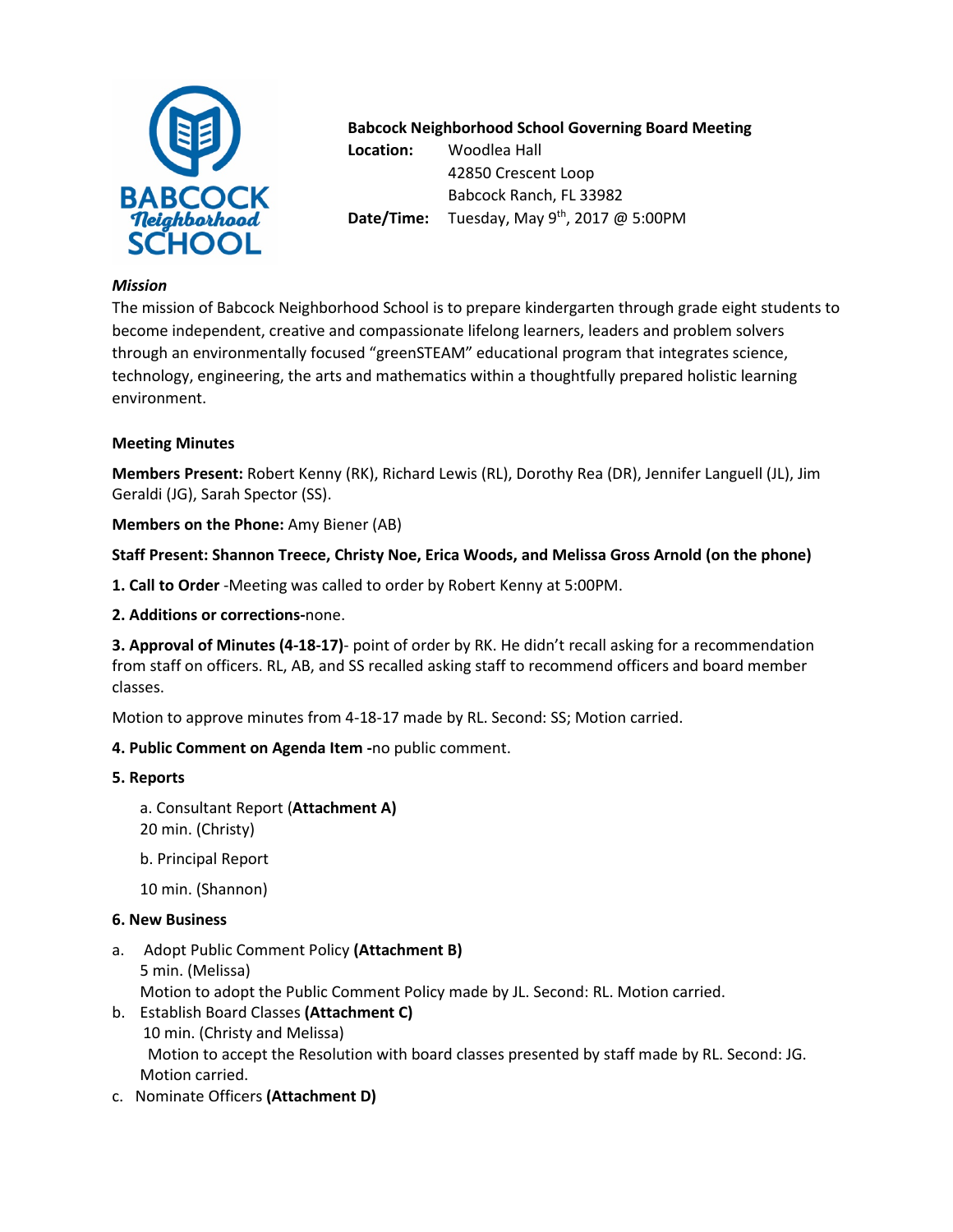## 10 min. (Christy, Shannon, Melissa)

Motion to adopt staff recommendations for officers with the exception of Secretary. Secretary will remain Dorothy Rea. (Jim Geraldi was recommended). Motion: SS. Second: RL. Motion carried. Discussion-Robert would like to be more involved in budget process, wants to have a monthly Treasurer's Report. Robert is interested in Treasurer position. Recommended that we leave Amy Biener as Treasurer this year because of complicated bank/check issue. We just got that process established, and to change it now would cause a delay in payments, process and we are about to move into very busy time with financial needs. (hiring, paying staff, ordering FF&E, etc).

Richard Lewis volunteered to go to mandatory FLDOE new school training in Orlando on May 16<sup>th</sup>.

### d. Adopt Annual Budget (**Attachment E)**

20 min (Curtis Fuller, Bill VanderMay)

Motion to adopt the Annual Budget made by RL. Second: DR. Motion carried.

## 5. BNS Lease Agreement **(Attachment F)**

10 min. (Melissa)

Motion to approve lease contingent upon SS, ST, CN working with MGA on getting final drawing, operating expenses, and working out other details with Kitson & Partners. Lease needs to be finalized by May 31 for CSP grant. Motion made: SS. Seconded: RL. Motion carried.

6. Authorize expenditures for the month

 1023 application fee (\$850)- RK question as to why they needed to authorize expenditures. CN explained that this fee was not in the budget, and anything not in budget needed to be authorized by board.

EEIO Insurance Premium for the year (\$5,105)

Motion to approve expenses made by RL. Seconded: JG. Motion carried.

7. Recommend HR Company to contract with **(Attachment G)**

Motion to approve ADP as HR company made by RL. JL seconded. Motion carried.

### 8. New Hire Approval **(Attachment H)**

(Shannon and Christy)

10 min

Motion to approve Shannon Arthur as Business/Office Manager with start date of June 1 made by SS. Seconded: JL. Motion carried.

### **7. Old Business**

a. Update on HR Policy (**Attachment I)** 10 min. (Christy and Shannon)

### **7. Public Hearing**

a. Action on Public Hearing

### **8. Comments**

a. Public

b. Attorney

c. Board (good of the order)

Richard Lewis wanted to thank Robert Kenny for being the first Board Chairman.

 Robert Kenny wanted to recognize the outstanding collaboration between BNS and FGCU in getting the MOU finished. He would like to invite the Dean to a board meeting to thank her and talk about relationship with school moving forward.